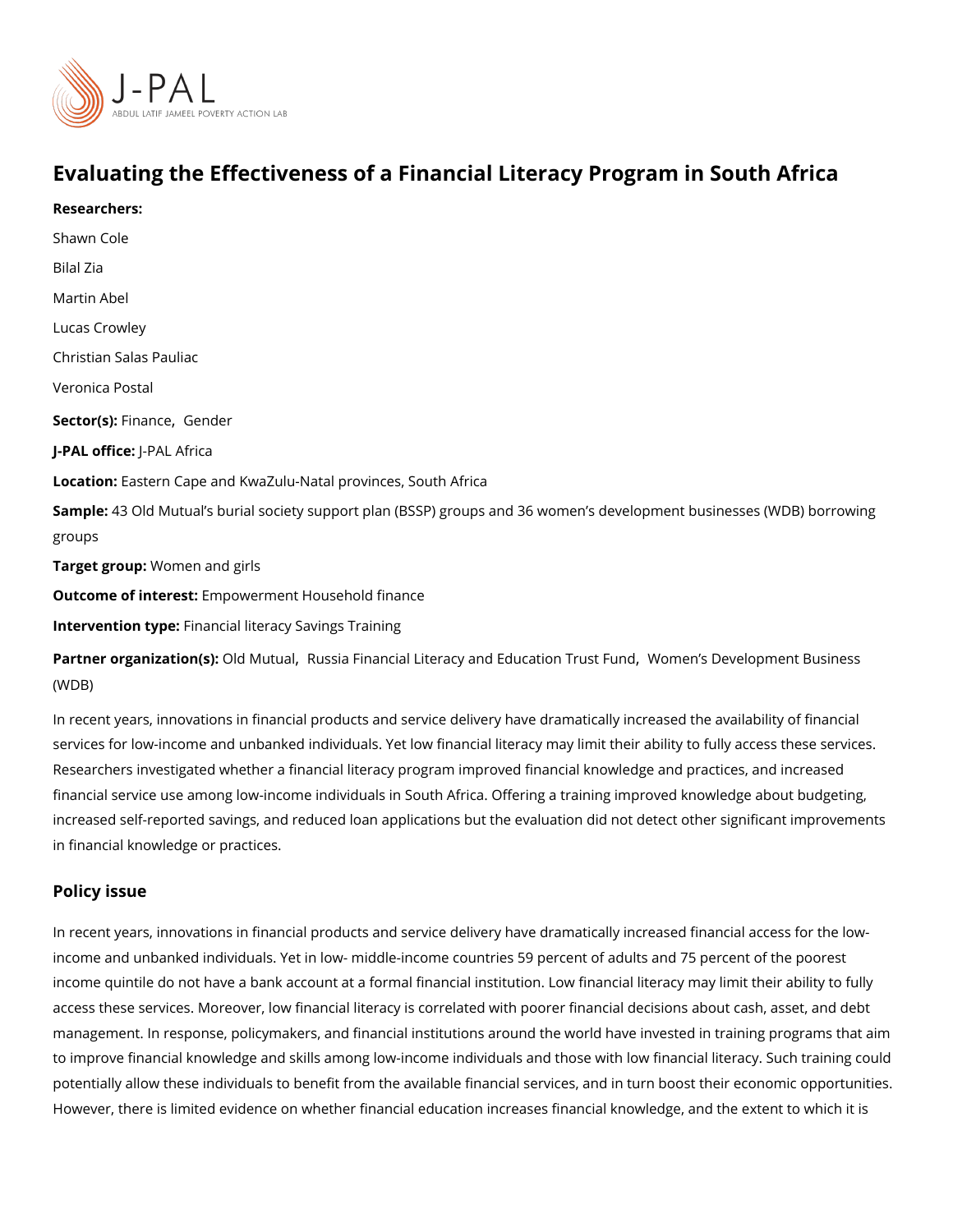effective for improving financial outcomes.

### **Context of the evaluation**

To improve financial literacy and access to financial services, the South African government adopted the Financial Sector Charter in 2004, which requires all financial services institutions to contribute 0.2 percent of their annual profits to financial education programs. In 2011, only 54 percent of adults in South Africa and 35 percent of the poorest income quintile had a bank account at a formal financial institution. Financial literacy levels also remain low.

Old Mutual, a leading financial services provider in South Africa offers a financial literacy program to people in both rural and urban areas, which reached nearly 36,000 people in 2011. The objective of the program is to improve people's financial skills, help them make sound financial decisions, and encourage saving. This randomized evaluation was conducted to help Old Mutual understand its program's effectiveness and improve the current curriculum.

The participants in this study were primarily women (89 percent). They were poorer than the median South African, who made ZAR 1,850 per month, with median monthly incomes of ZAR 1,050 among Burial Society Support Plan (BSSP) members and ZAR 1,260 among Women's Development Businesses (WDB) members. They were also more likely to be self-employed and have slightly fewer years of education than the average South African.

#### **Details of the intervention**

Researchers conducted a randomized evaluation to investigate the impact of Old Mutual's financial education program on financial behaviors. The sample consisted of members of 43 Old Mutual's Burial Society Support Plan (BSSP) groups and 36 Women's Development Businesses (WDB) groups in Eastern Cape and KwaZulu-Natal provinces. The WDB group members consisted of women who borrow from WDB, while BSSP members belonged to burial societies—popular community organizations that provide members with funeral insurance— that subscribed to Old Mutual's funeral cover plan. Researchers created group-level pairs among the BSSP and WDB groups, and within each pair, one group was randomly chosen to receive Old Mutual's On the Money financial literacy program while the other served as a comparison group.

The one-day financial education course comprised five modules designed to improve participants' financial knowledge and skills, target common misconceptions about money management and financial institutions, and improve participants' ability to understand financial concepts. The modules covered savings, financial planning, budgeting, debt management, and investing, and were delivered in the native language of the group using slides and educational videos. The curriculum was complemented by various individual and group activities, such as creating a budget and a financial plan for the future.

The baseline survey was conducted between July–November 2011 and the financial literacy trainings were run between September–December 2011. The follow-up survey was conducted approximately six months after groups received training.

## **Results and policy lessons**

Offering a one-day financial training improved knowledge about budgeting, increased self-reported savings, and reduced loan applications but the evaluation did not detect significant improvements in other types of financial knowledge or practices. Of the 589 individuals offered the training, 71 percent attended the training. The results below describe the average effect of offering a financial education program to a given population, and not the impact of the training on only those who attended.

*Effects on financial awareness and attitudes*: The offer of financial training increased knowledge about budgeting, for which initial awareness was low, but it did not improve awareness about savings accounts, loans, insurance, or the importance of separating business and household accounts. Awareness about different aspects of budgeting was 6.1 percentage points higher among